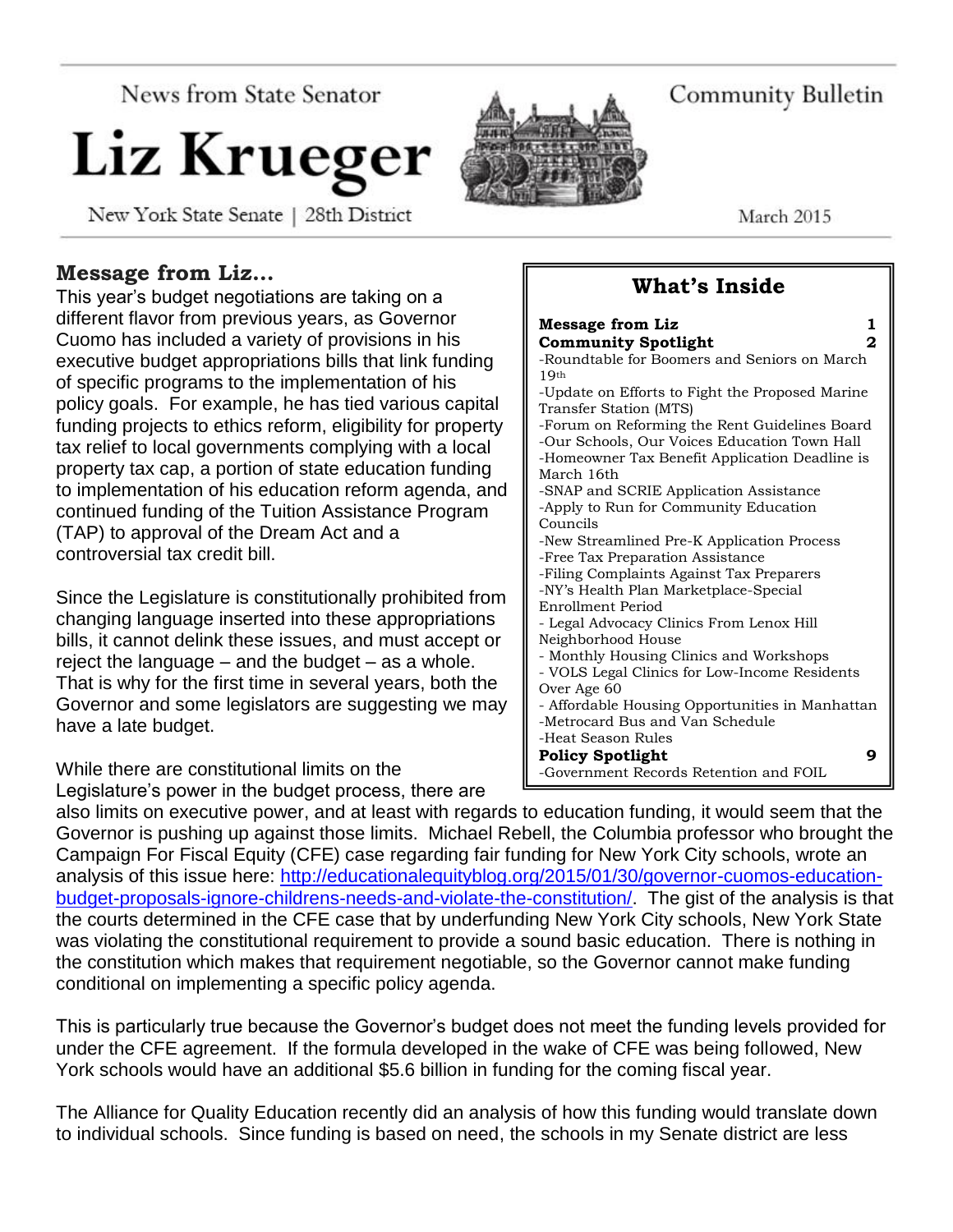underfunded than many communities, but even our relatively well funded schools would receive an additional \$43.3 million this year if the CFE agreement was being followed.

Beyond the constitutional question regarding education funding, I do have broader concerns about this new strategy by the Governor. While I do like some of his policy goals – I support his ethics reform proposals, and argued last month they should go farther – the broad use of these linkages by the Governor has the potential to take the legislature out of the policy making process. And that is the basic function of legislatures in our system of government.

I was struck by a quote from E.J. McMahon of the Empire Center for Public Policy, a conservative think tank in this Daily News column: [http://www.nydailynews.com/opinion/bill-hammond-cuomo](http://www.nydailynews.com/opinion/bill-hammond-cuomo-pushes-envelope-article-1.2136366)[pushes-envelope-article-1.2136366.](http://www.nydailynews.com/opinion/bill-hammond-cuomo-pushes-envelope-article-1.2136366) McMahon said "It comes down to how you feel about the ends justifying the means. Think of the worst thing you can think of a governor trying to do, and then picture him trying to do it through an appropriations bill." E.J. McMahon and I might disagree on what the worst thing the governor could do is – though we agree on more than you might expect given our differing political philosophies – but that's why we have legislatures. Their role is to argue and deliberate over policy options rather than having decisions dropped by fiat from on high.

Despite the imperfections of some individual legislators, the "3-men-in-a- room" model of decision making leaves much to be desired, and an "only-one-man-in-the-room" model is fraught with dangers. Our state has 19.5 million people who deserve to have their elected legislators play a role in crucial budget and policy decisions.

# **COMMUNITY SPOTLIGHT**

#### **Roundtable for Boomers and Seniors on March 19th:**

Senator Krueger's Roundtable for Boomers & Seniors is a 5-part program that provides an opportunity for constituents to come together to explore life issues that are relevant across the age span. his year we are looking at Caregiving and all its aspects.

The fourth session of this popular program will take place on Thursday morning, March 19th, at Lenox Hill Neighborhood House, 331 East 70th Street. The program runs from 8:30 am – 10:30 am. We will discuss "Local and Long Distance Caregiving".

Bagels and coffee will be served. For more information, contact Alice Fisher by email at alicefisher37@gmail.com or call 212-490-9535. RSVPs are required for this event.

#### **Update on Efforts to Fight the Proposed Marine Transfer Station (MTS):**

I have reintroduced legislation (S.2556) that would ban the construction of any solid waste marine transfer station within 800 feet of public housing. This legislation would apply to the proposed East 91st Street site, as well as any other site near NYCHA developments. It is well established that economically under-served neighborhoods have higher asthma rates. For example, according to the City Department of Health, East Harlem has the highest rate of child hospitalization for asthma and other respiratory ailments in all of New York City. Many well-documented studies link air pollution to asthma attacks and other respiratory problems. Traffic, particularly truck traffic, is a major contributing factor to this type of pollution. The additional truck traffic generated by these facilities also poses a serious risk of pedestrian injuries to the many children and seniors who reside in public housing. I will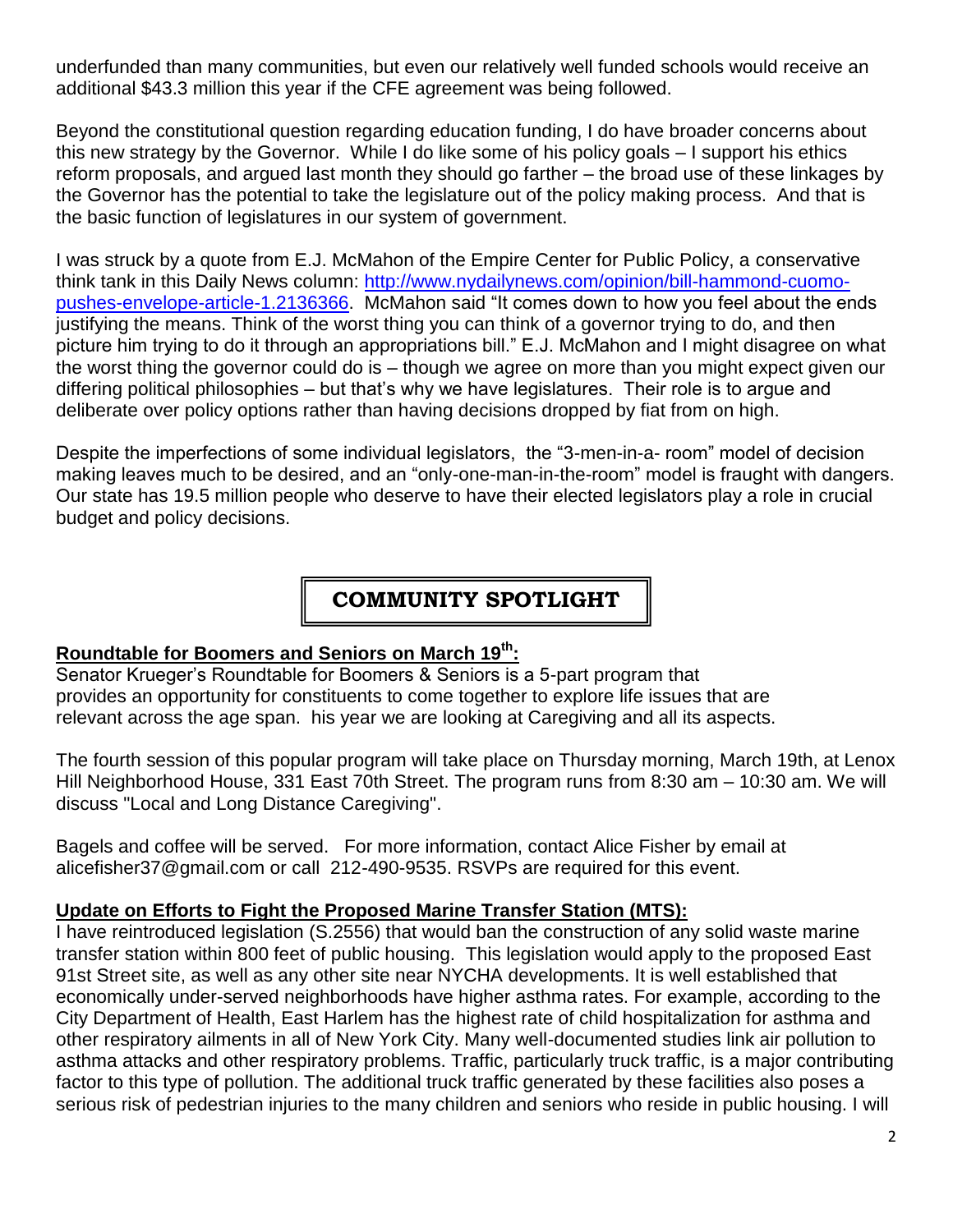be submitting a motion for consideration on this legislation in an effort to force the environmental conservation committee to bring it to a vote.

I have also been continuing my efforts to get the Department of Environmental Conservation to schedule the 30-day public comment period on renewal of the operating and construction permits previously approved for the East 91st St. Marine Transfer Station. My office will inform my constituents as soon as the dates for the comment period are announced.

#### **Forum on Reforming the Rent Guidelines Board:**

Councilmember Cory Johnson is hosting a discussion of Reforming the Rent Guidelines Board (RGB) as part of his Let's Talk Series. The event will take place on Wednesday, March 11th from 6:30pm - 8:30pm at P.S. 3, 490 Hudson Street (between Grove & Christopher Streets). Panelists include former RGB Executive Director Timothy L. Collins, RGB Tenant member Sheila Garcia, and Delsenia Glover, Campaign Manager for the Alliance for Tenant Power. If you would like to attend, RSVP at [https://docs.google.com/forms/d/1m-2gGuFx5aE7tdyrNROgpe1egYQSN52Ec70EyleemME/viewform.](https://docs.google.com/forms/d/1m-2gGuFx5aE7tdyrNROgpe1egYQSN52Ec70EyleemME/viewform) You may also RSVP by calling 212-564-7757 or by emailing district3@council.nyc.gov.

#### **Our Schools, Our Voices Education Town Hall:**

On Wednesday March 11th, Public Advocate Letitia James is hosting a town hall on Education, Mayoral Control and Parent/Community Engagement. The event will take place from 6:00PM - 8:00PM at John Jay College, 524 West 59th St., between 10th and 11th Avenues. To register, visit [http://www.surveymonkey.com/s/mayoralcontrol.](http://www.surveymonkey.com/s/mayoralcontrol) For more information call 212-669-7200 or email outreach@pubadvocate.nyc.gov.

### **Homeowner Tax Benefit Application Deadline is March 16th:**

The deadline for the Homeowner Tax Benefit Applications is fast approaching.

This application is for the following homeowner property tax benefits programs:

- Basic and Enhanced School Tax Relief (STAR)
- · Cooperative/Condominium Abatement (CCA)
- Senior Citizen Homeowners' Exemption (SCHE)
- · Disabled Homeowners' Exemption (DHE)
- · Veterans' Exemptions (Basic, Combat and Disabled)
- **Clergy**

Applications must be postmarked by March 16, 2015. If eligible, benefits will begin July 1, 2015. You can download an application from our website at: [http://www1.nyc.gov/site/finance/benefits/property](http://www1.nyc.gov/site/finance/benefits/property-benefit-forms/benefits-forms-property-owners.page)[benefit-forms/benefits-forms-property-owners.page.](http://www1.nyc.gov/site/finance/benefits/property-benefit-forms/benefits-forms-property-owners.page)

#### **SNAP and SCRIE Application Assistance:**

The Council of Senior Centers and Services , AARP Foundation, and NYC Department for the Aging (DFTA)are offering FREE SNAP (Food Stamp) Application Assistance and SCRIE (Senior Citizen Rent Increase Exemption) Assistance at the Grand Central Branch Library, 135 East 46 Street on Saturday, March 21, 2015 from 10AM to 2PM. Call the AARP hotline for an appointment: 1-877-926- 8300. Walk-ins are also welcome.

#### **Apply to Run for Community Education Councils:**

Interested parents can apply to participate in Community Education Council elections through March 11th. Parents interested in becoming members of a Community or Citywide Education Council should visit [NYCParentLeaders.org](http://nycparentleaders.org/) for more information.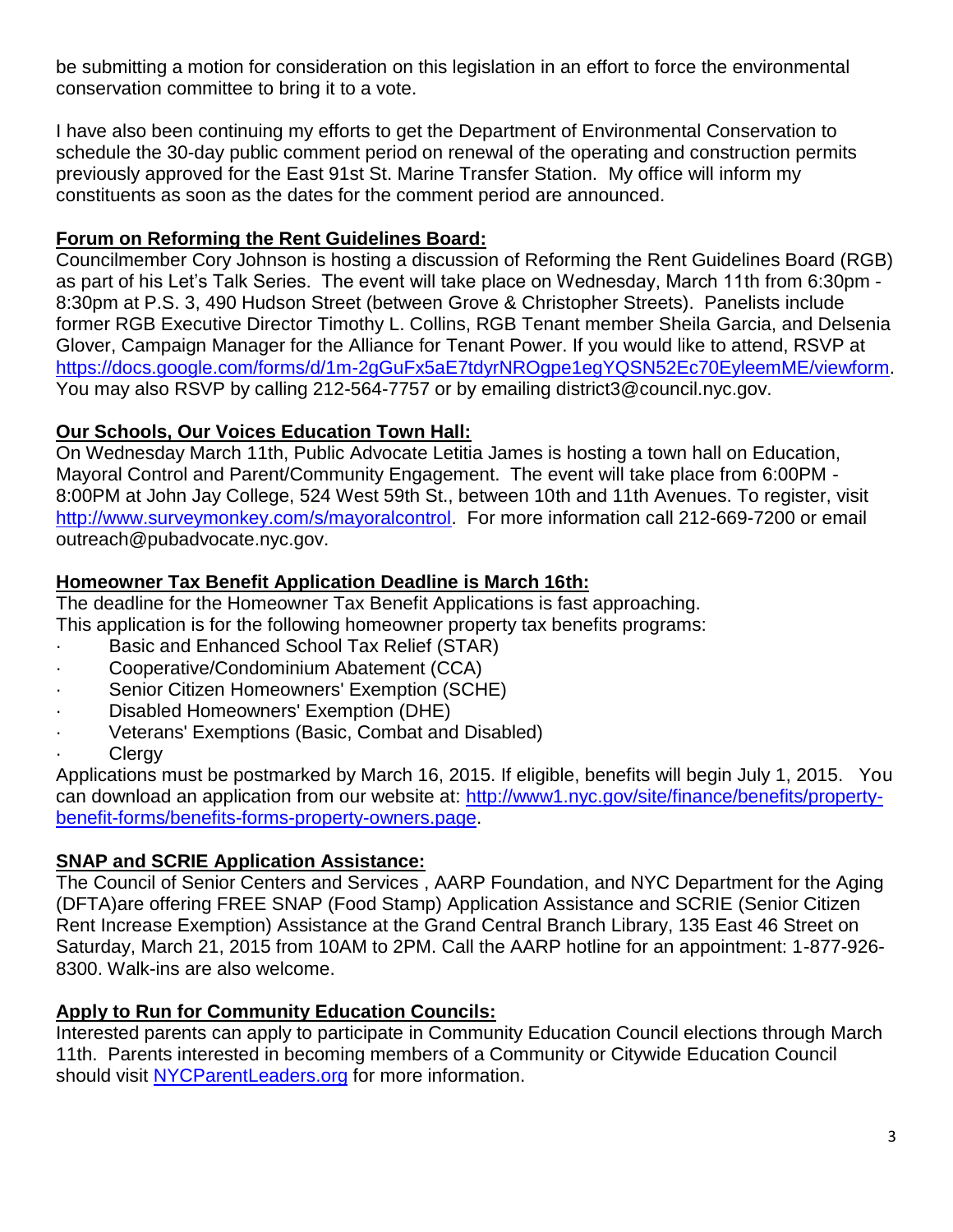The Community and Citywide Education Councils provide parents a voice in public education and an opportunity to make a grassroots-level impact on education policy.

Parents serve two-year terms on 36 Councils throughout the City, including the Community Education Councils (CEC), Citywide Council on High Schools, Citywide Council on English Language Learners, Citywide Council on Special Education, and the Citywide Council for District 75. CECs in each of the City's 32 school districts are responsible for approving school zoning lines, holding hearings on the capital plan, and providing additional input on important policy issues. Citywide Councils evaluate and advise on school policy concerning their areas of focus.

After applications have been received, candidates will engage parents and parent leaders at forums planned between March 18 and April 18. Officers of each school's parent or parent-teacher association will cast ballots online for their preferred candidates between April 19 and May 8. On May 12, the results will be posted online at [NYCParentLeaders.org.](http://nycparentleaders.org/) Elected parents will receive trainings and leadership development sessions, ensuring they are able to use their positions effectively to make their voices heard, advocate for students, and form functional Councils.

Each applicant for a CEC position must be a parent of a student enrolled in a district elementary or middle school. Applicants for the Citywide Council on High Schools must have a student in high school, and applicants for the other Citywide Councils must have a student receiving the relevant services.

#### **New Streamlined Pre-K Application Process:**

For the first time, families will be able to apply for pre-K in both district schools and NYC Early Education Centers through a convenient single application. The process is being rolled out this spring, so families with children who will enter pre-K for the 2015-16 school year have time to consider all of their options. Last year, NYC enrolled over 53,000 four-year-olds in high-quality, fullday pre-K. Many additional full day pre-K seats will be available this coming fall. The new pre-K directory will be available by mid-March.

The pre-K application process begins on March 16, 2015, and the deadline to apply is April 24, 2015. Families can apply in any of three ways: online at [www.nyc.gov/prek,](http://www.nyc.gov/prek) over the phone by calling 718-935-2067, or in person at one of the DOE's 12 Family Welcome Centers. The application will be translated into nine languages, and additional translation services are available over the phone in more than 200 languages. Families that apply by the deadline will receive offers in early June.

The Department of Education is holding information sessions for parents to learn about pre-K admissions in all five boroughs. The dates and locations of the sessions in Manhattan are below:

Tuesday, March 24, 6:00 – 7:30pm The High School of Fashion Industries, 225 West 24th Street

Tuesday, March 31, 6:00 – 7:30pm High School of Art and Design, 245 East 56th Street

#### **Free Tax Preparation Assistance:**

IRS-trained volunteers are available to provide free tax preparation assistance throughout New York City. I encourage you to take advantage of these services, which can save you money and ensure you avoid getting caught in "Refund Anticipation Loan" scams that many for-profit tax preparers engage in. AARP is sponsoring a number of locations on the East Side, and there are no age or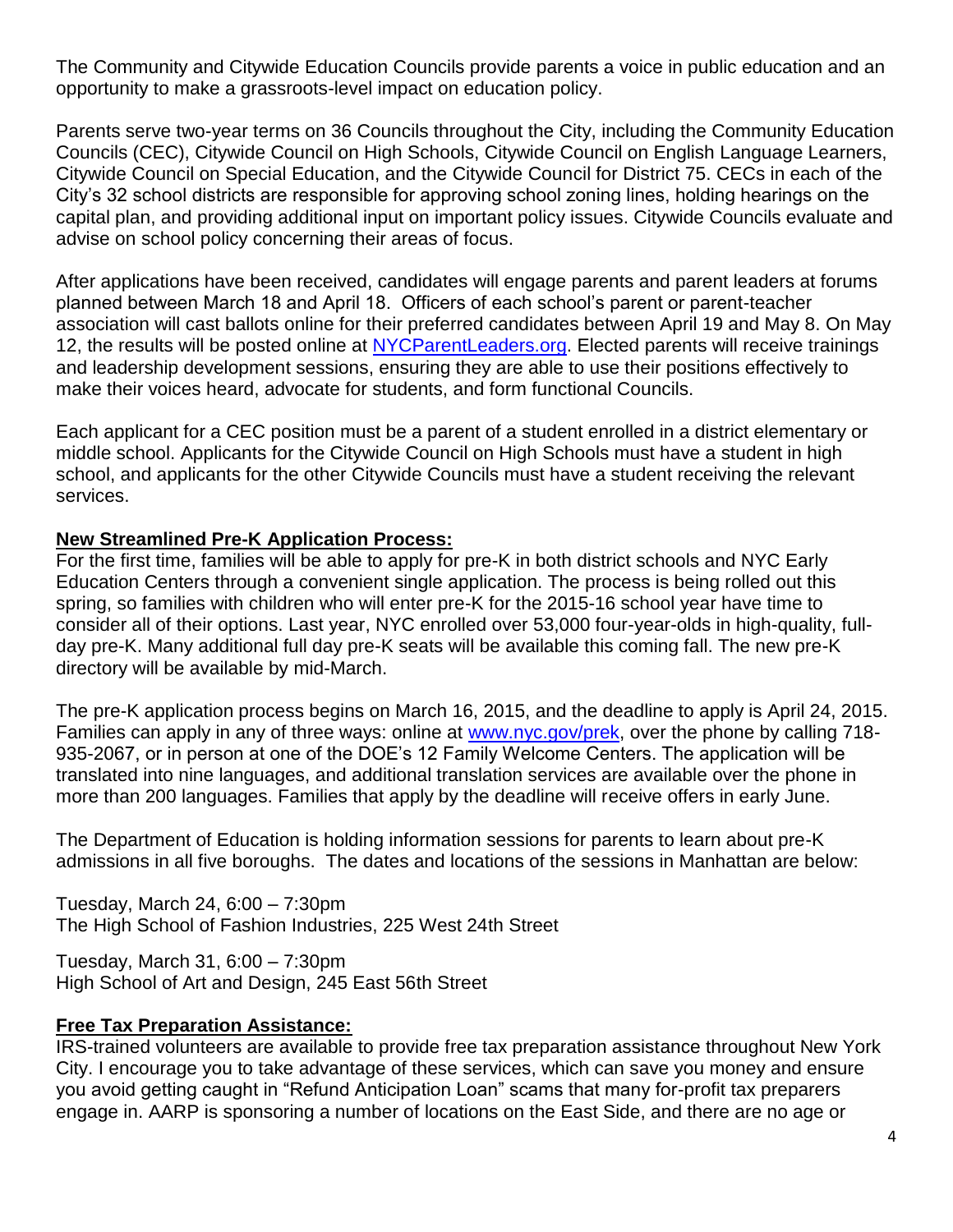income restrictions to receive this assistance. Here are some sites in the 28th Senate District where you can get free assistance with your taxes:

58th Street Library, 127 East 58th Street Telephone: [212-759-7358](tel:212-759-7358) Site Hours: Wednesday 11:00am to 3:00pm and Saturday, 10:00am-2:30pm

67th Street Library, 328 East 67th Street Telephone: [212-734-1717](tel:212-734-1717) Site Hours: Friday, 10:00am-2:00pm

Community Church of New York, 40 East 35th Street Telephone: [212-683-4988](tel:212-683-4988) Site Hours: Thursday, 10:00am-2:00pm

Science, Industry and Business Library (SIBL), 188 Madison Ave @ 34th Street Telephone: 917-275-6975 Site Hours: Wednesday, 10:00am-2:00pm.

Stanley Isaacs Neighborhood Center, 415 East 93rd Street Telephone: [212-360-7620](tel:212-360-7620) Site Hours: Friday, 10:30am-3:00pm

Stein Senior Center, 204 East 23rd Street Telephone: [646-395-8083](tel:646-395-8083) Site Hours: Thursday, 9:30am-2:30pm

Webster Branch Library, 1465 York Avenue Telephone: [212-288-5049](tel:212-288-5049) Site Hours: Monday, 11:00am-3:00pm

Yorkville Branch Library, 222 East 79th Street Telephone: 212-744-5824 Site Hours: Friday, 10:30am-3:00pm

#### **Filing Complaints Against Tax Preparers:**

New York State is one of only four states that regulates tax preparers. The State Department of Taxation and Finance Office of Professional Responsibility oversees tax preparers, and will investigate complaints about misleading advertising, fees, or fraudulent practices. To file a complaint, call 518-530-HELP or visit [https://www8.tax.ny.gov/TPCF/iflowStart.](https://www8.tax.ny.gov/TPCF/iflowStart)

#### **NY's Health Plan Marketplace – Special Enrollment Period**:

NY State of Health, the State's official health plan Marketplace, has established special enrollment period (SEP) for individuals and families who had to pay a federal penalty for 2014 and had not been aware or had not understood that they would have to pay a penalty for not having health insurance coverage. This announcement follows similar statements made by the Centers for Medicare and Medicaid Services (CMS) for the Federally-Facilitated Marketplace and other state-based Marketplaces.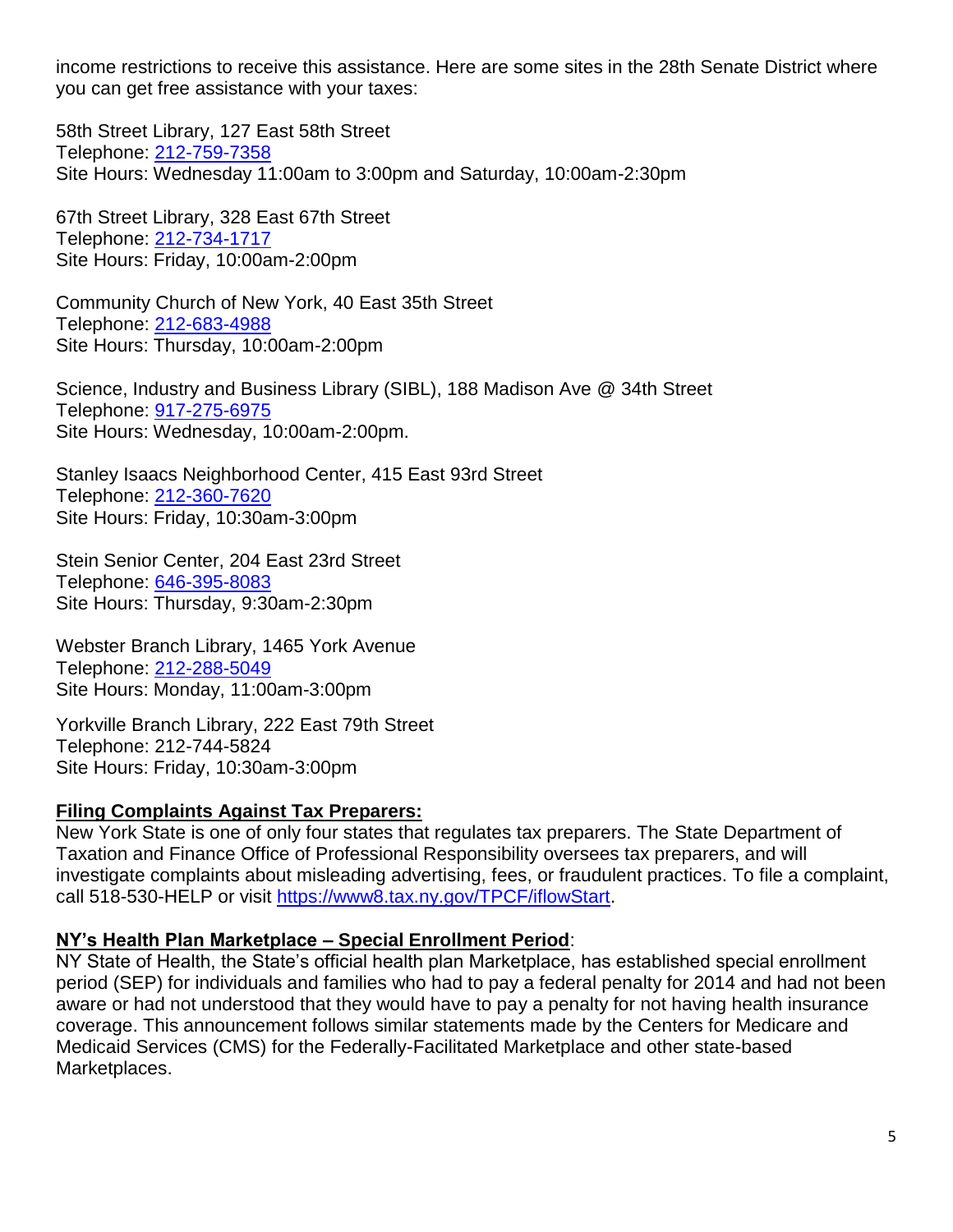The SEP will start on March 1 and end at 11:59 p.m. on April 30, 2015. Consumers who do not enroll during this period and do not meet the criteria for other SEPs will not be able to purchase coverage during the remainder of 2015 and may be subject to a federal tax penalty when they file their 2015 federal income taxes. Individuals who are eligible for Medicaid and Child Health Plus can continue to enroll throughout the year.

To be eligible for this SEP, individuals must attest that when they filed their 2014 federal tax return, that they paid a penalty for not having health insurance in 2014, and that they first became aware of or understood the implications of not having health insurance in 2014 when they filed their federal tax return.

**How Do I Apply?** For more information, or to apply for a plan, call the Marketplace at 1-855-355 5777 or go online to the Marketplace's website at [http://www.nystateofhealth.ny.gov/.](http://www.nystateofhealth.ny.gov/)

**Need Assistance?** For a complete list of certified health care navigators and counselors, go to <http://info.nystateofhealth.ny.gov/IPANavigatorSiteLocations> or call the Marketplace at 1-855-355- 5777. These services are free for you. In my district, Lenox Hill Neighborhood House has a certified application counselor who can help you understand your options and enroll in a plan. Call to make an appointment: 212-218-0432 (no walk-ins). Please feel free to call my office at 212-490-9535 with any questions.

## **Legal Advocacy Clinics At Lenox Hill Neighborhood House:**

The Lenox Hill Neighborhood House Legal Advocacy Center Offers assistance on a number of different issues. Here is a list of their ongoing programs and clinics:

- **SNAP (formerly Food Stamps) Clinics**: Wednesdays from 10am to 1pm at Lenox Hill Neighborhood House, 331 East 70th Street. First come, first served. Bring proof of identity, income information, utility bill, proof of housing costs, information on any dependents and if you are 60 or over or on SSI/SSD, information on medical costs. For more information, call 212-218-0503 x 3.
- **SCRIE Clinics**: call 212-218-0503 ext. 6 for assistance in applying or recertifying for the Senior Citizens Rent Increase Exemption (SCRIE) program. The SCRIE clinic is open to tenants city-wide. *Please note that due to the volume of calls, it sometimes takes up to two weeks for staff to respond to messages.*
- **Eviction Prevention**: Walk-in clinic, every third Monday of the month, from 10am to 1pm at 331 East 70th Street, for tenants who live, work, or go to school on Manhattan's East Side above 59th Street and on Roosevelt Island.
- **Advance Directives:** volunteer attorneys may be able to assist you with one-on-one counseling and individualized drafting of Advance Directives including Health Care Proxies, Living Wills, Powers of Attorney, and simple, low-asset Wills. If you are interested in being screened for a possible appointment, call the intake hotline at 212-218-0503 ext 4.
- **Health Care Access/Medicare/Medicaid**: call 212-218-0503 ext 3. Find out about Medicare Savings Programs, Medicaid home care, Medicare Part D, Medicaid Spend-down, EPIC and if you are eligible for Medicaid.

### **And, just across the Park on the Westside: Monthly Housing Clinics and Workshops:**

Council Member Helen Rosenthal, Goddard Riverside's SRO Law Project, and the Urban Justice Center co-sponsor monthly housing clinics and workshops at the Goddard Riverside Community Center, 593 Columbus Avenue (between 88th and 89th Streets). On the first Wednesday of each month, from 6pm – 8pm, the clinic offers a presentation on a variety of topics, followed by a question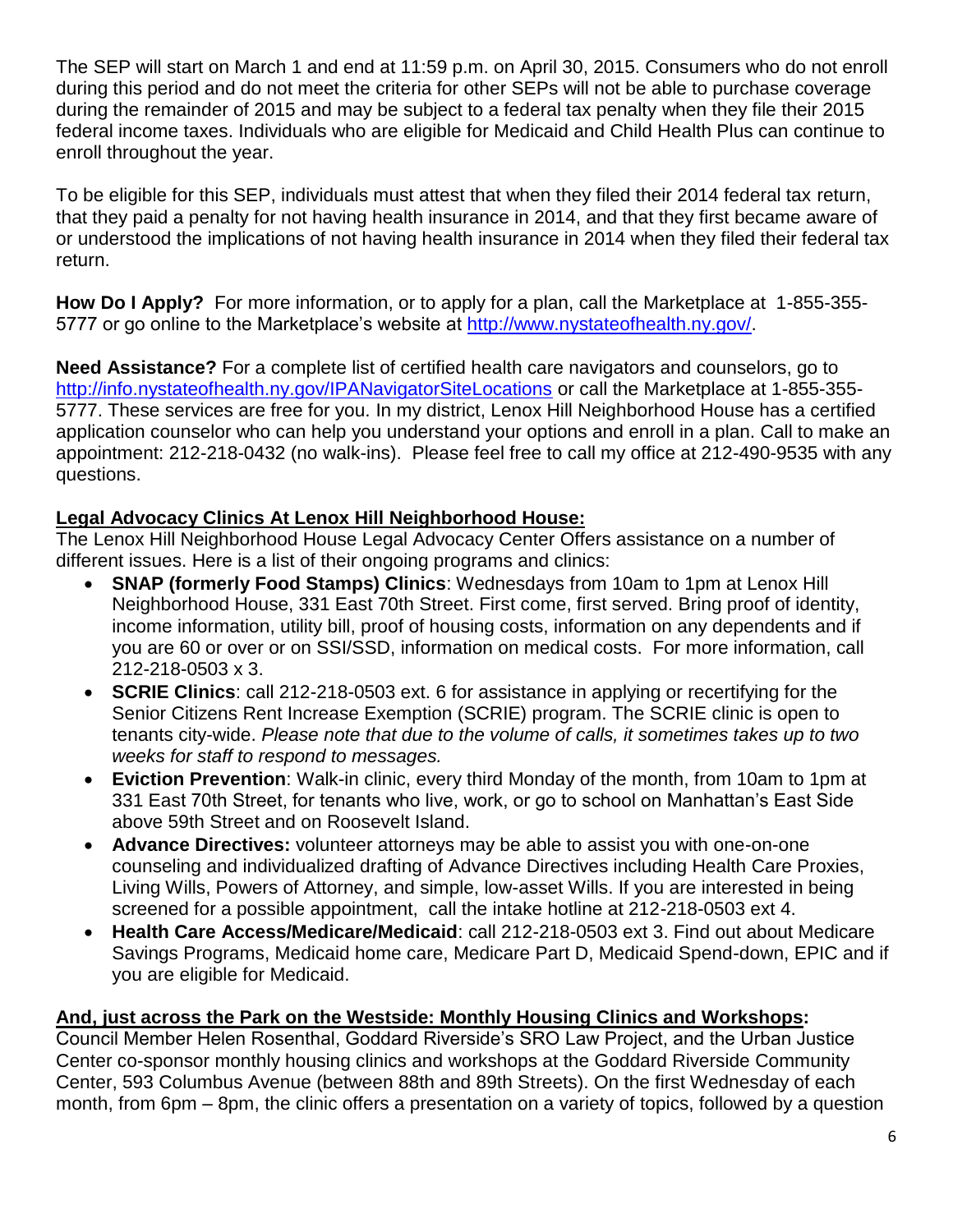and answer session. The funding is provided by the Housing Preservation Initiative of the New York City Council. Each evening, at least one staff attorney will meet with individuals who are seeking specific legal advice.

For questions, contact the Urban Justice Center at (646) 459-3017 or the Office of Council Member Rosenthal at (212) 873-0282. Sign-up sheet starting at 6pm each evening.

**April 1, 2015:** Housing Court 101 **May 6, 2015:** SCRIE and DRIE **June 3, 2015:** Succession Rights, Preferential Rights and Non-Primary Residence

#### **VOLS Legal Clinics for Low-Income Residents Over Age 60:**

The Volunteers of Legal Services (VOLS) Elderly Project provides pro-bono legal services to lowincome people over age 60 who live in Manhattan. VOLS conducts legal clinics each month at senior centers where seniors can discuss their legal concerns in confidence, receive legal advice and, where appropriate, obtain referrals to a volunteer lawyer for representation. Areas of legal assistance include wills, medical directives, powers of attorney, housing, consumer matters and Medicaid. Over 150 lawyers serve on their Elderly Project volunteer attorney roster. Upcoming Clinic dates and locations are below:

Burden Center for the Aging, 1484 First Avenue (between 77th & 78th Streets) — 2 pm — second Friday of each month (March 13, April 10). Call Velda Murad at [212-879-7400](tel:212-879-7400) for information.

Stanley Isaacs Senior Center, 415 East 93rd Street (east of 1st Avenue) — 10 am — third Friday of each month (March 20, April 17). Call Amy Loewenberg at [212-360-7620](tel:212-360-7620) ext, 112 for information.

Encore Community Services Senior Center, St. Malachy's Church - 239 West 49th Street (between Broadway and 8th Avenue) — 10 am — fourth Monday of Each Month (March 23, April 27). Call Sister Margaret Rose at [212-581-2910, ext 118](tel:212-581-2910%2C%20ext%20118) for information.

#### **Affordable Housing Opportunities in Manhattan:**

**The Frontier** is now accepting applications for 19 affordable studio, 1- and 2-bedroom apartments under construction at 200 East 39th Street in the Murray Hill neighborhood in Manhattan. Rents for these apartments range from \$847 to \$1,101 depending on unit size. To be eligible, applicants must have incomes between \$30,720 and \$50,340, depending on unit and family size. Preference will be given to Community Board 6 residents for 50% of units, mobility-impaired persons for 5% of units, visual- and/or hearing-impaired persons for 2% of units, and City of New York municipal employees for 5% of units. A full description of the building and application process is available at [http://housingpartnership.com/thefrontier/.](http://housingpartnership.com/thefrontier/)

Households may elect to submit an application by one of two methods: EITHER online OR by mail. To submit your application online now, please visit NYC Housing Connect at [www.nyc.gov/housingconnect](http://www.nyc.gov/housingconnect) and select "Apply for Housing." To request an application by mail, mail a self-addressed envelope to: The Frontier Apartments, c/o Housing Partnership Development Corporation, 242 West 36th Street, 3rd Floor, New York, NY 10018

Completed applications must be submitted online or returned by regular mail only to the post office box that will be listed on the application. Applications must be submitted online or postmarked by March 16, 2015. *Applicants who submit more than one application will be disqualified.*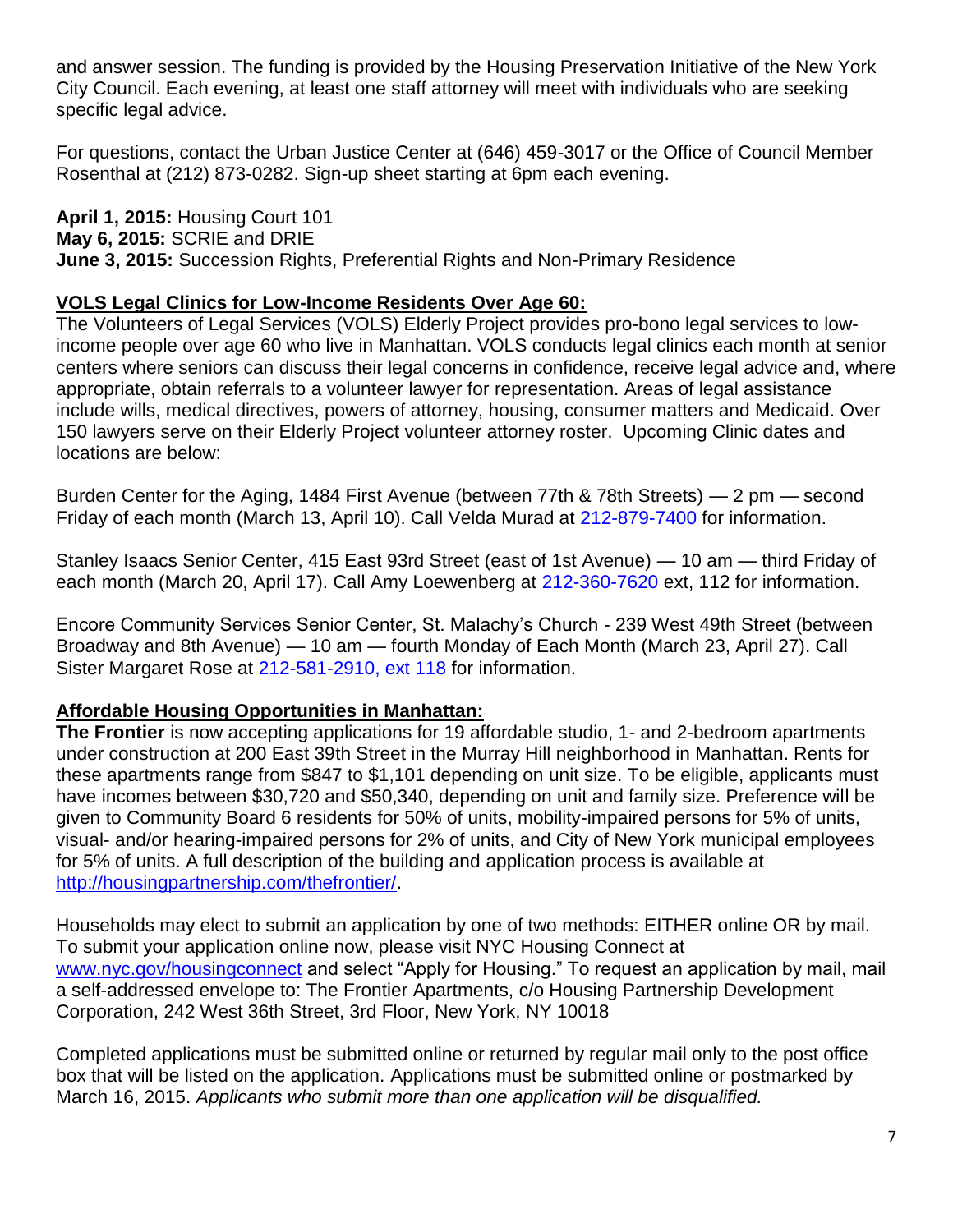**Riverside South Apartments** is now accepting applications for 55 affordable studio, 1- and 2 bedroom apartments under construction at 40 Riverside Boulevard in the Lincoln Square neighborhood in Manhattan. Rents for these apartments range from \$833 to \$1,082 depending on unit size. To be eligible, applicants must have incomes between \$30,240 and \$50,340, depending on unit and family size. Preference will be given to Community Board 6 residents for 50% of units, mobility-impaired persons for 5% of units, visual- and/or hearing-impaired persons for 2% of units, and City of New York municipal employees for 5% of units. A full description of the building and application process is available at [http://housingpartnership.com/40riversideboulevard/.](http://housingpartnership.com/40riversideboulevard/)

Households may elect to submit an application by one of two methods: EITHER online OR by mail. To submit your application online now, please visit NYC Housing Connect at www.nyc.gov/housingconnect and select "Apply for Housing." To request an application by mail, mail a self-addressed envelope to: Riverside South Apartments, c/o Housing Partnership Development Corporation, 242 West 36th Street, 3rd Floor, New York, NY 10018.

Completed applications must be submitted online or returned by regular mail only to the post office box that will be listed on the application. Applications must be submitted online or postmarked by April 20, 2015. *Applicants who submit more than one application will be disqualified.*

**133 Equities** is now accepting applications for 31 affordable studio, 1-, 2 and 3-bedroom newly rehabilitated apartments at 66 West 137th Street, 119 West 133rd Street and 229 West 121st Street in the Harlem neighborhood in Manhattan. Rents for these apartments range from \$1,155 to \$2,464 depending on unit size, family size and income. To be eligible, applicants must have incomes between \$48,160 and \$138,440, depending on unit and family size. Preference will be given to Community Board 10 residents for 50% of units, mobility-impaired persons for 5% of units, visualand/or hearing-impaired persons for 2% of units, and City of New York municipal employees for 5% of units.

Households may elect to submit an application by one of two methods: EITHER online OR by mail. To submit your application online now, please visit NYC Housing Connect at [www.nyc.gov/housingconnect](http://www.nyc.gov/housingconnect) and select "Apply for Housing." To request an application by mail, mail a self-addressed envelope to: 133 Equities, LLC, 316 West 118th Street, New York, NY 10026.

Completed applications must be submitted online or returned by regular mail only to the post office box that will be listed on the application. Applications must be submitted online or postmarked by April 20, 2015. *Applicants who submit more than one application will be disqualified.*

#### **Metrocard Bus and Van Schedule:**

The MTA offers MetroCard-related services throughout New York City through mobile buses and vans. Buses provide a full range of services, including applying for or refilling a Reduced-Fare MetroCard, buying or refilling a regular MetroCard, or getting answers to a MetroCard-related question. Vans sell Unlimited Ride MetroCards and Pay-Per-Ride MetroCards, and they refill MetroCards and Reduced-Fare MetroCards.

Buses and vans will be in my district on the following dates and locations:

March 10, 10:30 am, 92 Street & Lexington Avenue – Bus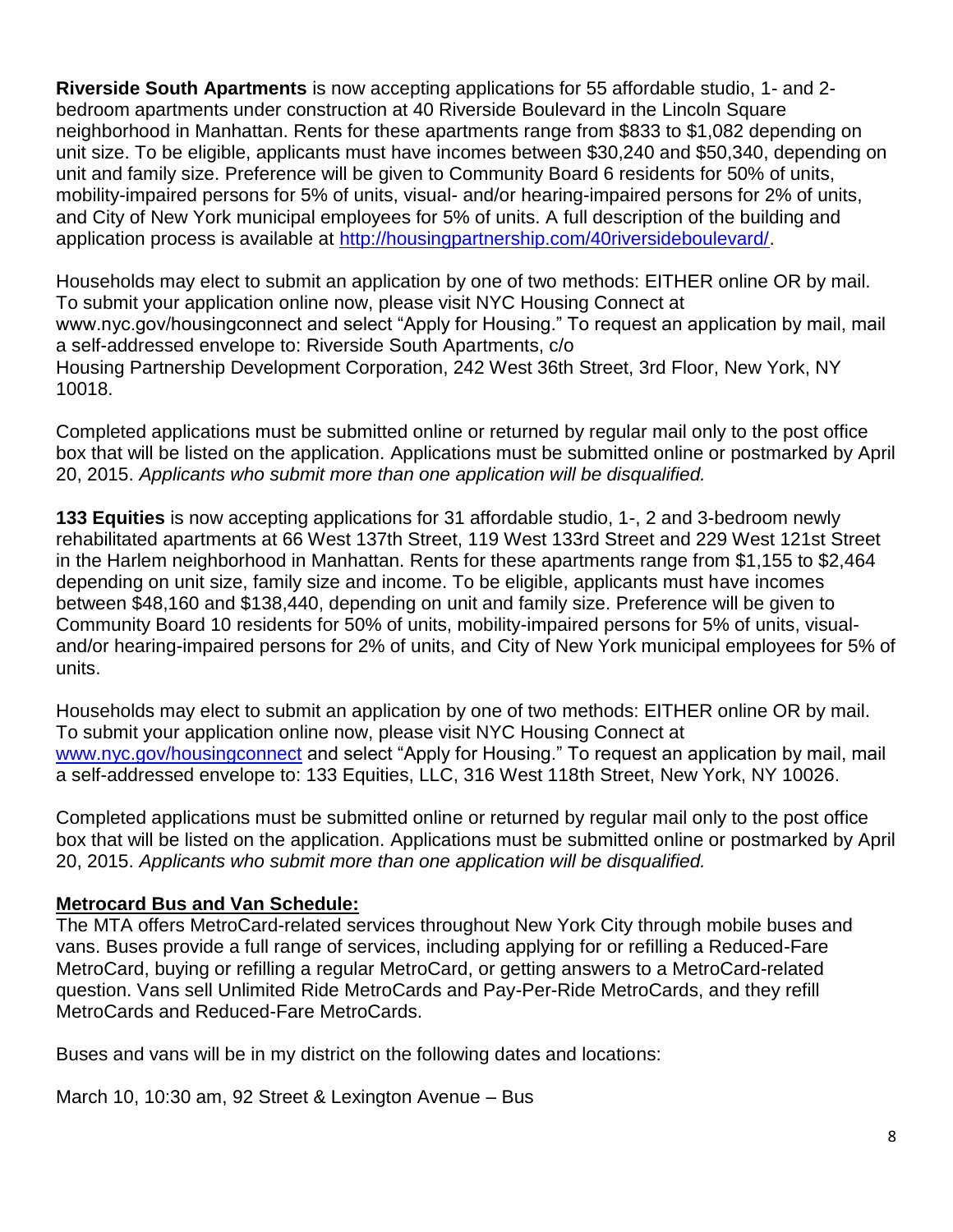March 10, 11:00 am - 12:30 pm, 86 Street & Lexington Avenue – Bus March 10, 1:30 - 2:30 pm, 68 Street & Lexington Avenue – Bus March 18, 9 - 10:30 am, 79 Street & 3 Avenue – Bus March 18, 11 am - 1 pm, 79 Street & York Avenue – Bus March 18, 1:30 - 2:30 pm, 72 Street & York Avenue – Bus March 19, 8:30 - 10:30 am, 47 Street & 2 Avenue – Van March 19, 1:30 - 3:30 pm, 28 Street & 2 Avenue – Van March 24, 10:30 am, 92 Street & Lexington Avenue – Bus March 24, 11:00 am - 12:30 pm., 86 Street & Lexington Avenue – Bus March 24, 1:30 - 2:30 pm, 68 Street & Lexington Avenue – Bus April 1, 9 - 10:30 am, 79 Street & 3 Avenue – Bus April 1, 11 am - 1 pm, 79 Street & York Avenue – Bus April 1, 1:30 - 2:30 pm, 72 Street & York Avenue – Bus April 2, 7 – 9 am, 90 Street and York Avenue - Van April 2, 8:30 - 10:30 am, 47 Street & 2 Avenue – Van April 2, 1:30 - 3:30 pm, 28 Street & 2 Avenue – Van April 3, 9 - 10 am, 57 Street and 1 Avenue – Van April 3, 10:30 - 11:30 am, 57 Street and 3 Avenue – Van April 3, 12:30 - 2:30 pm, 68 Street and 1 Avenue – Van

The full mobile MetroCard schedule is available at [http://mta.info/metrocard/mms.htm.](http://mta.info/metrocard/mms.htm) Please note that MetroCard buses and vans do not take credit cards.

#### **Heat Season Rules:**

The City Housing Maintenance Code and State Multiple Dwelling Law require building owners to provide heat and hot water to all tenants. Building owners are required to provide hot water 365 days a year at a constant minimum temperature of 120 degrees Fahrenheit.

Between October 1st and May 31st, a period designated as "Heat Season," building owners are also required to provide tenants with heat under the following conditions:

- Between the hours of 6AM and 10PM, if the outside temperature falls below 55 degrees, the inside temperature is required to be at least 68 degrees Fahrenheit.
- Between the hours of 10PM and 6AM, if the temperature outside falls below 40 degrees, the inside temperature is required to be at least 55 degrees Fahrenheit.

Tenants who are cold in their apartments should first attempt to notify the building owner, managing agent or superintendent. If heat is not restored, the tenant should call the City's Citizen Service Center at 311. For the hearing-impaired, the TTY number is [\(212\) 504-4115.](tel:%28212%29%20504-4115) The Center is open 24 hours a day, seven days a week. Complaints can also be submitted online at [http://www1.nyc.gov/nyc-resources/service/1813/heat-or-hot-water-complaint.](http://www1.nyc.gov/nyc-resources/service/1813/heat-or-hot-water-complaint)

# **POLICY SPOTLIGHT**

#### *Government Records Retention and FOIL*

I am introducing legislation to ensure the preservation of important government records and increase public access to legislative records. Current policies allow for the automatic destruction of emails and other electronic governmental records after 90 days and exempt the legislature from the Freedom of